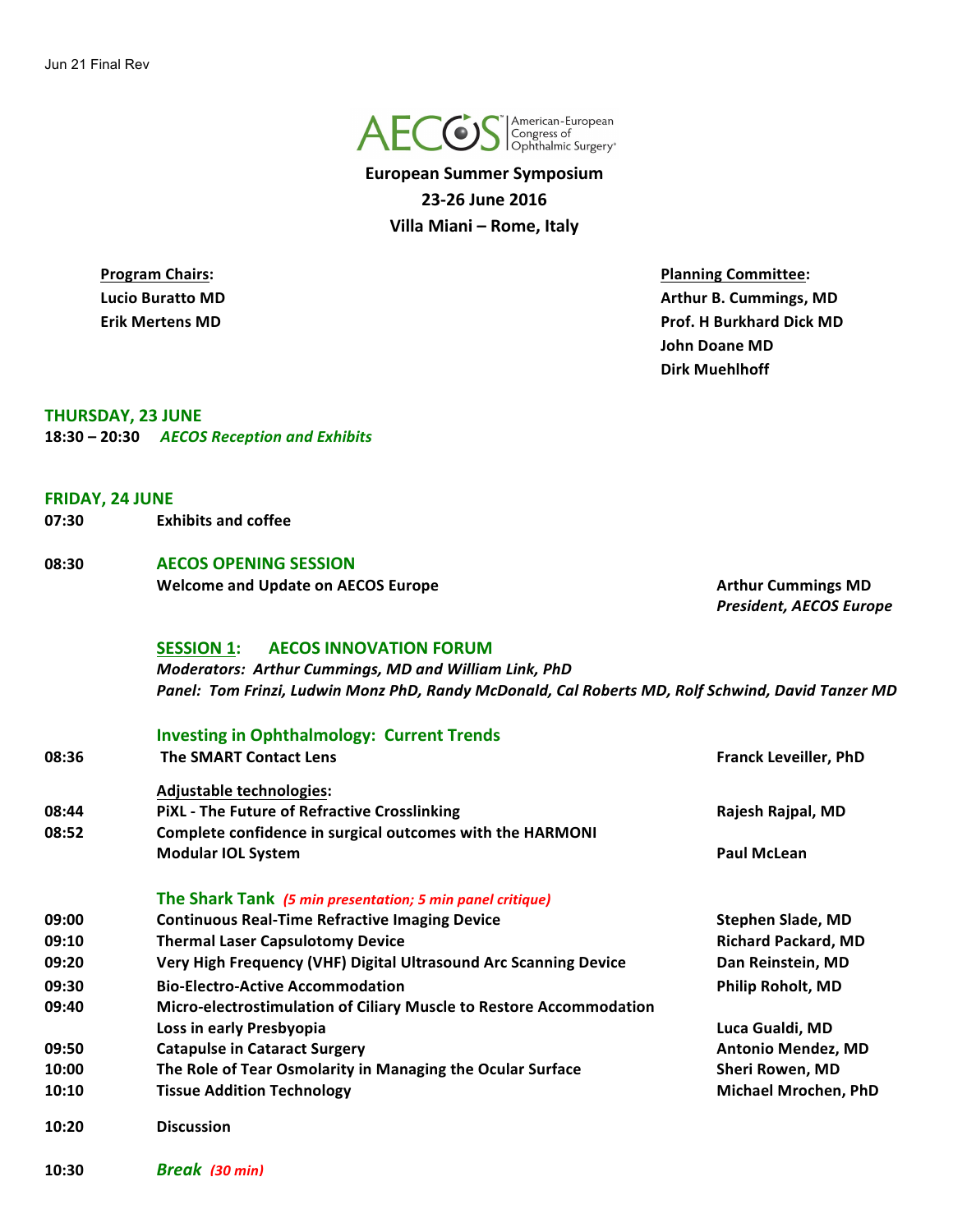#### **SESSION 2: TODAY'S CLINICAL CHALLENGES**

*Moderators: Erik Mertens, MD and Stephen Slade, MD Panel: Sheraz Daya MD, Damien Goldberg MD, Sheri Rowen MD, David Tanzer, MD*

# **Dry Eye Challenges**

|                 | <b>DIY LYC CHANCHECS</b>                                                                             |                            |
|-----------------|------------------------------------------------------------------------------------------------------|----------------------------|
| 11:00           | Psychology of the Dry Eye Patient; E-Eye Treatment Device                                            | Luigi Marino, MD           |
| 11:10           | Tear Film Osmolarity in Different Dry Eye Populations                                                | <b>Miguel Teus, MD</b>     |
| 11:18           | <b>New Diagnostics for Dry Eye</b>                                                                   | Kendall Donaldson, MD      |
| 11:26           | <b>Discussion</b>                                                                                    |                            |
|                 |                                                                                                      |                            |
|                 | <b>Debate: Intracameral Antibiotics</b>                                                              |                            |
| 11:34           | <b>Intracameral Strategies in Europe</b>                                                             | Jorge Alio, MD             |
| 11:42           | Intracameral in the US? - A Different Standard                                                       | Quentin Allen, MD          |
| 11:50           | <b>Discussion</b>                                                                                    |                            |
|                 |                                                                                                      |                            |
|                 | Debate: New Requirement for Single-Use Products/Instruments                                          |                            |
| 12:00           | <b>Quality of Single-Use Instruments</b>                                                             | <b>Julian Stevens, MD</b>  |
| 12:08           | How to Make it Work Financially                                                                      | Fritz Hengerer, MD         |
| 12:16           | <b>Discussion</b>                                                                                    |                            |
|                 | <b>Today's Economic Challenges</b>                                                                   |                            |
| 12:26           | Health, Economics & Outcome Research: Femto-Cataract Surgery                                         | <b>Miguel Bernabeu, MD</b> |
| 12:34           | <b>Discussion</b>                                                                                    |                            |
|                 |                                                                                                      |                            |
| $12:40 - 13:55$ | <b>Industry Sponsored Lunchtime Symposium</b>                                                        | <b>Abbott</b>              |
|                 | "Pearls and Tools for Running a Successful Premium Cataract & Refractive Practice"                   |                            |
|                 | Break for lunch 12:40 Symposium 12:55 - 13:55                                                        |                            |
|                 |                                                                                                      |                            |
|                 |                                                                                                      |                            |
| 14:00           | <b>SESSION 3: PRESBYOPIA CORRECTION</b>                                                              |                            |
|                 | Moderators: Lucio Buratto, MD and John Doane, MD                                                     |                            |
|                 | Panel: Jorge Alio MD, John Kanellopoulos MD, Tobias Neuhan MD, Dan Reinstein, MD                     |                            |
|                 | <b>Debate: The Presbyopic Patient</b>                                                                |                            |
|                 | <b>Corneal Inlays: Managing Patient Expectations, Measuring Patient Satisfaction</b>                 |                            |
| 14:00           | <b>KAMRA</b>                                                                                         | John Vukich, MD            |
| 14:08           | <b>RAINDROP</b>                                                                                      | <b>Arthur Cummings, MD</b> |
|                 |                                                                                                      |                            |
| 14:16           | <b>Monovision LVC</b>                                                                                | Pavel Stodulka, MD         |
| 14:24           | <b>Debate/Discussion</b>                                                                             |                            |
|                 | Presbyopia: Most Challenging Cases (6 min presentation; 8 min interactive discussion panel/audience) |                            |
| 14:36           | Multifocal IOL after Keratorefractive Surgery                                                        | <b>Burkhard Dick, MD</b>   |
| 14:50           | How to Fix Uncomfortable Patients with Presbyopic Procedure                                          | Roberto Zaldivar, MD       |
| 15:04           | The Sulcoflex IOL: How to Get Out of Trouble in a Complex Case                                       | Allon Barsam, MD           |
| 15:18           | My Challenging Presbyopia Case                                                                       | <b>Gerd Auffarth, MD</b>   |
|                 |                                                                                                      |                            |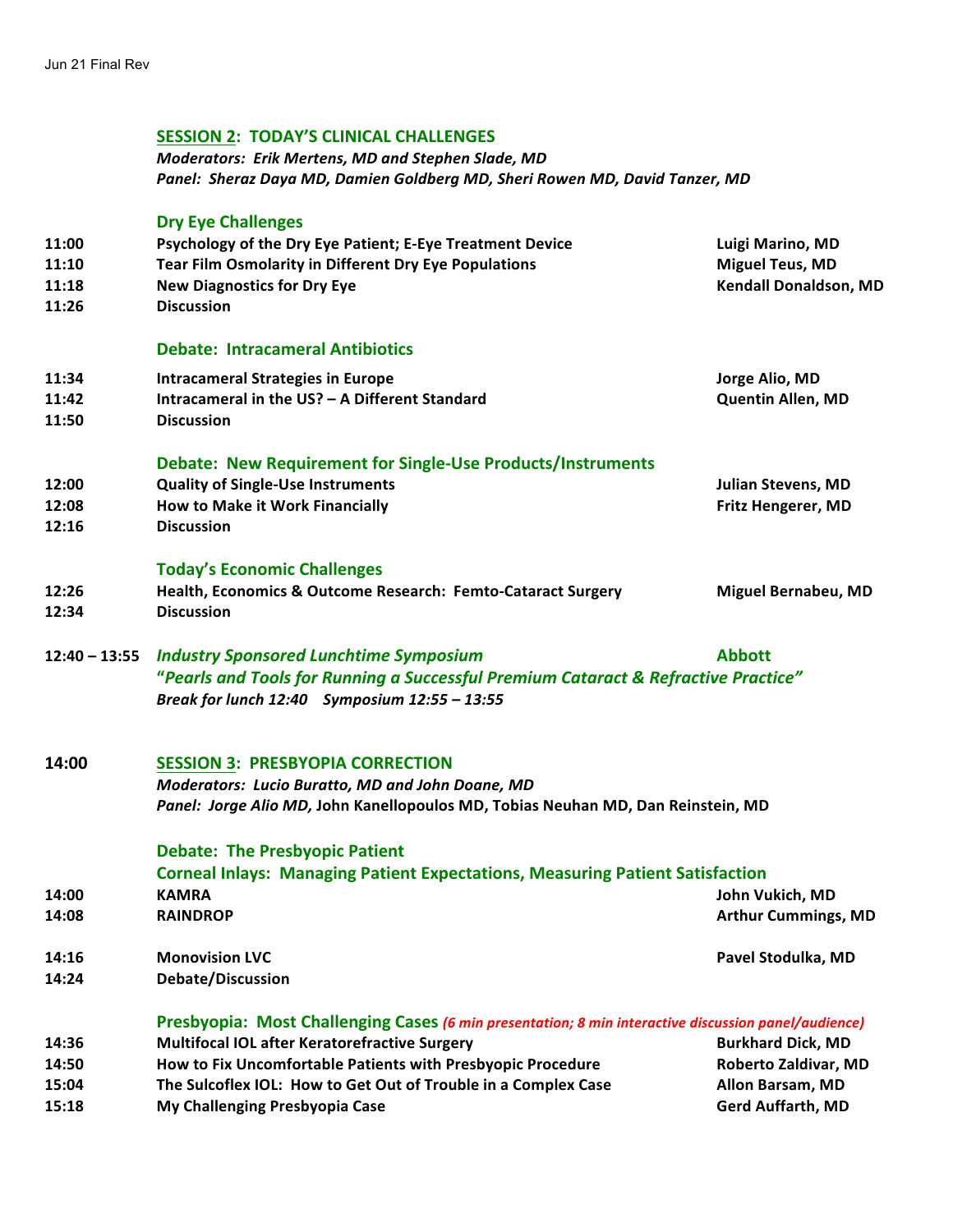| 15:32                    | <b>SESSION 4: REGULATORY UPDATE</b><br>Moderators: William Link, PhD and Cal Roberts, MD                                                 |                                              |
|--------------------------|------------------------------------------------------------------------------------------------------------------------------------------|----------------------------------------------|
| 15:32                    | <b>European Regulatory Update</b>                                                                                                        | Michael Mrochen, PhD                         |
| 15:40                    | Keynote: The CDRH/FDA Network of Experts: Could This be a Model<br>for Europe?                                                           | Malvina Eydelman, MD                         |
| 15:52                    | <b>Discussion</b>                                                                                                                        |                                              |
| 16:00                    | <b>AECOS Adjourns; afternoon refreshments in Exhibit Area</b>                                                                            |                                              |
| <b>SATURDAY, 25 JUNE</b> |                                                                                                                                          |                                              |
| 07:30                    | <b>Exhibits and coffee</b>                                                                                                               |                                              |
| 08:30                    | Multifocal IOLs: Large Meta-Analysis Review Proves Safety and Efficacy in<br><b>Properly Selected Patients</b>                           | Steven Dell, MD                              |
|                          | <b>SESSION 5: SPOTLIGHT ON NEW IOL DESIGNS</b>                                                                                           |                                              |
|                          | <b>Moderators: Jorge Alio, MD and Lucio Buratto, MD</b><br>Panel: Allon Barsam MD, John Doane MD, Julian Stevens MD, Roberto Zaldivar MD |                                              |
|                          |                                                                                                                                          |                                              |
| 08:38                    | <b>IC8 in Highly Aberrated Corneas</b>                                                                                                   | <b>Burkhard Dick, MD</b>                     |
| 08:46                    | Visual Outcome and Patient Satisfaction Following Unilateral Inlay,                                                                      |                                              |
|                          | PresbyLASIK and Multifocal IOL Implantation in Emmetropic Presbyopic                                                                     |                                              |
| 08:54                    | <b>Patients</b>                                                                                                                          | <b>Shmuel Levinger, MD</b>                   |
| 09:02                    | Visian ICL: The EVO plus V5<br>An Overview of Trifocal Lenses                                                                            | <b>Tobias Neuhann, MD</b><br>Sheraz Daya, MD |
| 09:10                    | <b>Magic Without Haptics</b>                                                                                                             | <b>Erik Mertens, MD</b>                      |
| 09:18                    | <b>Discussion</b>                                                                                                                        |                                              |
|                          | <b>Extended Depth of Focus IOLs</b>                                                                                                      |                                              |
| 09:30                    | Reasons for High Visual and Optic Performance in EDOF Lens                                                                               | Aylin Kilic, MD                              |
| 09:38                    | <b>Other Uses for the EDOF Lens</b>                                                                                                      | Roberto Zaldivar, MD                         |
| 09:46                    | Should Multifocal Trifocal and Extended Depth of Focus IOLs be                                                                           |                                              |
|                          | <b>Implanted in all Patients?</b><br><b>Discussion</b>                                                                                   | <b>Matteo Piovella, MD</b>                   |
| 09:54                    |                                                                                                                                          |                                              |
| 10:15                    | Break (30 min)                                                                                                                           |                                              |
|                          | MIGs - What is the opportunity?<br><b>SESSION 6:</b><br>Moderators: Burkhard Dick, MD and Steven Vold, MD<br>Panel: (all presenters)     |                                              |
| 10:45                    | <b>Keynote: Changing Paradigms in Glaucoma Therapy</b>                                                                                   | Steven Vold, MD                              |
| 10:55                    | Applying Fluidics to Make Glaucoma Surgery Safer: The XEN 45 Implant                                                                     | Arsham Sheybani, MD                          |
| 11:03                    | <b>CyPass Micro-Stent: Supraciliary Approach to lowering IOP</b>                                                                         | Steven Vold, MD                              |
| 11:11                    | <b>MIGS: The Future Looks Bright</b>                                                                                                     | Kuldev Singh, MD                             |
| 11:19                    | Discussion: What is the Opportunity?                                                                                                     |                                              |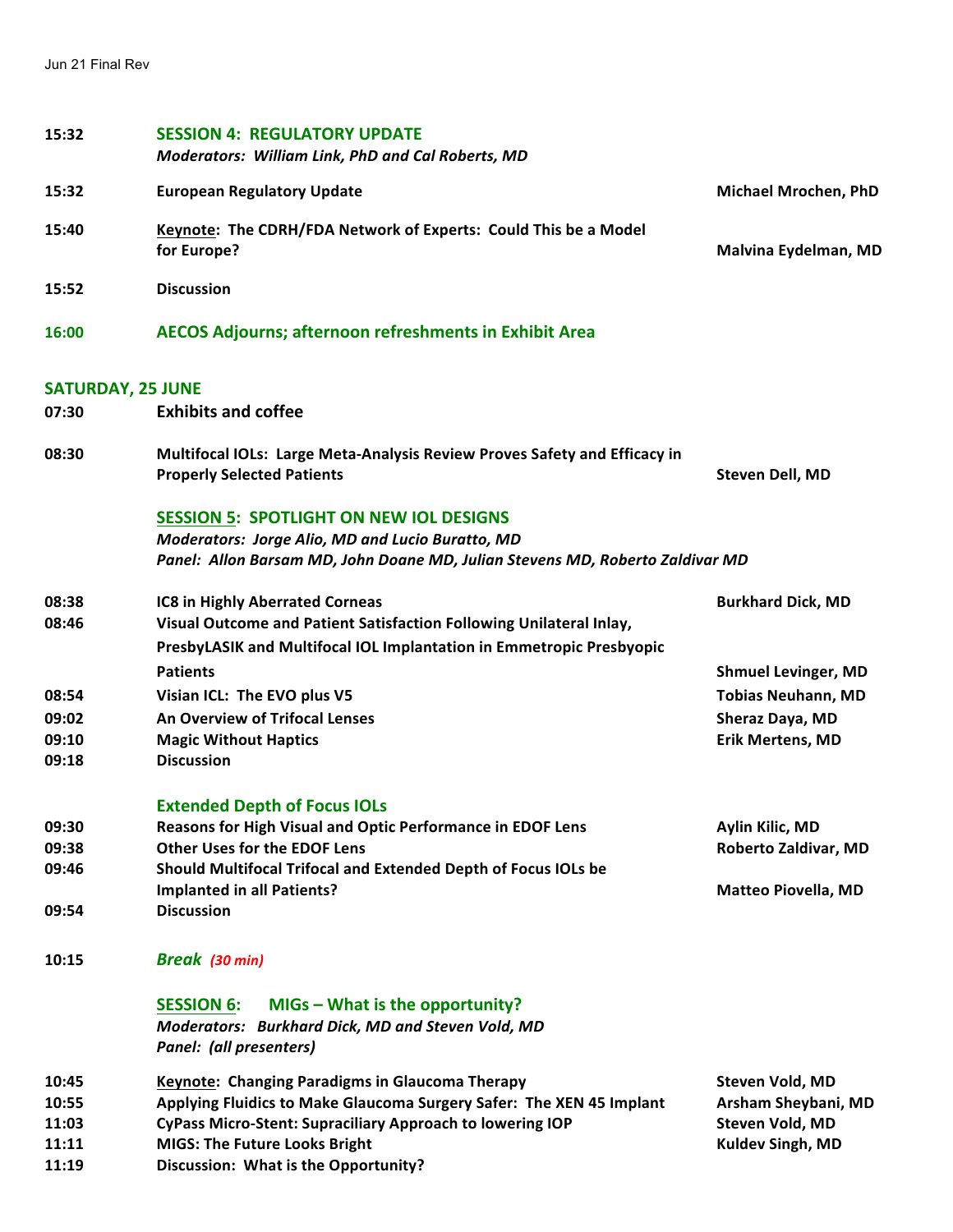# **SESSION 7: INDUSTRY UPDATE**

|                 | <b>Perspectives from Newest Company Leaders in Ophthalmology</b><br><b>Moderators: Arthur Cummings MD and Erik Mertens MD</b> |                                |
|-----------------|-------------------------------------------------------------------------------------------------------------------------------|--------------------------------|
| 11:40           | Challenge of Delivering Innovation in Today's Economic Climate                                                                | F. Michael Ball<br>Head, Alcon |
| 11:50           | Discussion; Q & A                                                                                                             |                                |
| 12:00           | <b>Joseph Colin Award Lecture: (introduction)</b>                                                                             | <b>Arthur Cummings, MD</b>     |
| 12:05           | Accommodative IOLs: Can they be successful and how?                                                                           | <b>Jorge Alio MD</b>           |
| 12:20           | The C.A.E.C. and AECOS Collaboration                                                                                          | John Vukich, MD                |
| 12:30           | <b>Discussion</b>                                                                                                             |                                |
| $12:40 - 13:55$ | <b>Industry sponsored lunchtime symposium</b><br>Break for lunch 12:40 Symposium 12:55 - 13:55                                | <b>Allergan</b>                |
|                 | The Next <b>XEV</b> eration                                                                                                   |                                |
|                 | <b>SESSION 8:</b><br><b>TECHNOLOGIES ON TRIAL (Each topic 20 min total)</b><br>Judge: The Honorable John Marshall PhD         |                                |
|                 | Introduction of Jury Panelists: Jorge Alio MD, Gerd Auffarth MD, Burkhard Dick MD, John Kanellopoulos MD                      |                                |
| 14:00           | Phakic IOLs - Same Day Bilateral or Not                                                                                       |                                |
|                 | YES! No First Eye Lessons Needed (5 min)                                                                                      | <b>Erik Mertens, MD</b>        |
|                 | $NO!$ (5 min)                                                                                                                 | <b>Tobias Neuhann, MD</b>      |
|                 | Jury Discussion; Judgement (10 min)                                                                                           |                                |

**14:20 RLE** in Emmetropes

|       | YES! $(5 min)$                                                                                                           | <b>Fritz Hengerer, MD</b>  |
|-------|--------------------------------------------------------------------------------------------------------------------------|----------------------------|
|       | NO! Patients deserve side-effect and risk minification, accuracy<br>maximisation, reparability and reversibility (5 min) | Dan Reinstein, MD          |
|       | Jury Discussion; Judgement (10 min)                                                                                      |                            |
| 14:40 | <b>Intraop Aberrometry for Every Case</b>                                                                                |                            |
|       | YES! Why I use intraoperative aberrometry in every case (5 min)                                                          | Nicholas Batra, MD         |
|       | NO! Intra-operative aberrometry is not required for every case (5 min)                                                   | <b>Arthur Cummings, MD</b> |
|       | Jury Discussion; Judgement (10 min)                                                                                      |                            |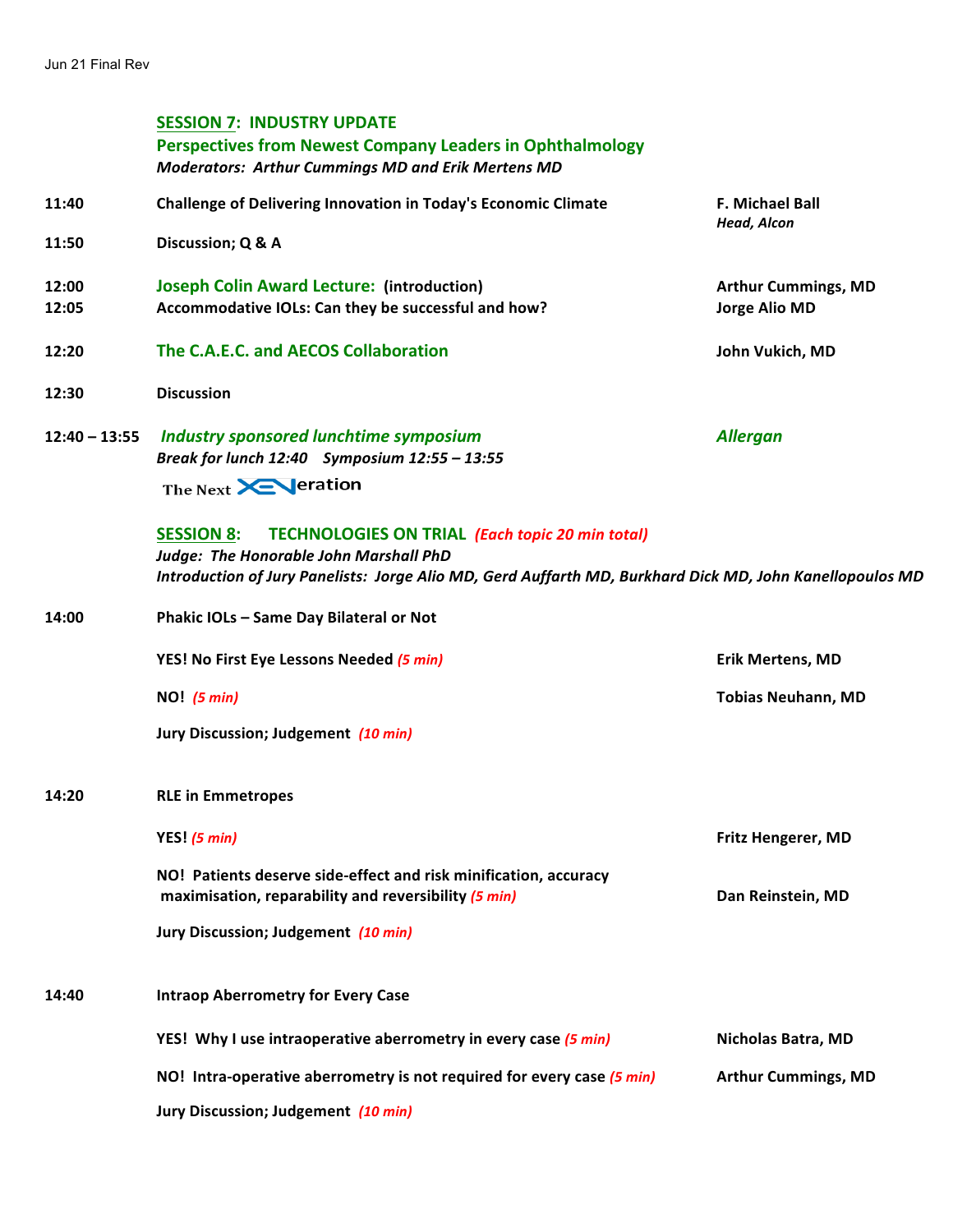Jun 21 Final Rev

- **15:00 SESSION 9: ADVANCED DIAGNOSTICS IN REFRACTIVE SURGERY** *Moderators: John Marshall, PhD and Dan Reinstein, MD Panel: Matthias Elling MD, Michael Mrochen PhD, Matteo Piovella MD, Jonathan Solomon MD*
- **15:05 Epithelial Mapping John Kanellopoulos, MD**
- **15:13 Hitting the Target Post Refractive Surgery Elected State Surgery Erik Mertens, MD**
- **15:21 Latest Technology Anterior Segment OCT Suphi Taneri, MD Suphi Taneri, MD**
- **15:29 AcuTarget HD and Dysfunctional Lens Syndrome <b>Mitchell** Jackson, MD
- **15:37 Discussion**
- **16:00 AECOS Adjourns; afternoon refreshments in Exhibit Area**
- **1***9:30 AECOS Reception and Dinner; presentation of the Joseph Colin Award*

## **SUNDAY, 26 JUNE**

**07:30**  **Exhibits and coffee** 

#### **SESSION 10: LAMELLAR REFRACTIVE SURGERY**

*Moderators: Gerd Auffarth, MD and Stephen Slade, MD Panel: Arthur Cummings MD, Burkhard Dick MD, John Doane MD, Michael Mrochen PhD*

#### **LASIK: What Can We Expect from Industry?**

|       | New Excimer Technology? DTC Advertising? How to Ensure the Future of LRS. |                               |
|-------|---------------------------------------------------------------------------|-------------------------------|
| 08:00 | Alcon                                                                     | <b>Laurent Attias</b>         |
| 08:08 | <b>Abbott</b>                                                             | <b>Bjoern Klocke, PhD</b>     |
| 08:16 | <b>B&amp;L</b>                                                            | <b>Cal Roberts, MD</b>        |
| 08:24 | <b>Schwind</b>                                                            | Sam Arba Mosquera, PhD        |
| 08:32 | <b>Ziemer</b>                                                             | <b>Christian Rathjen, PhD</b> |
| 08:40 | <b>Zeiss</b>                                                              | <b>Dirk Muehlhoff</b>         |

#### **SMILE vs LASIK**

| 08:48 | Will SMILE replace LASIK?                                                 | Stephen Slade, MD          |
|-------|---------------------------------------------------------------------------|----------------------------|
| 08:56 | <b>SMILE VS Wavefront-Guided LASIK in Low, Moderate, and High Myopia:</b> |                            |
|       | What is the Best?                                                         | <b>Mounir Khalifa, MD</b>  |
| 09:04 | Is SMILE a marketing tool? Bait and switch?                               | John Doane, MD             |
| 09:12 | Where Will PiXL Fit In?                                                   | <b>Matthias Elling, MD</b> |

09:20 **DISCUSSION:** What IS the Future of Lamellar Refractive Surgery? Where is the Opportunity?

## **SESSION 11: YOUNG OPHTHALMOLOGISTS SESSION**

| 09:40 | <b>DSAEK and DMEK with Pre-Cut, Pre-Loaded Tissues</b>            | <b>Cristina Bovone, MD</b> |
|-------|-------------------------------------------------------------------|----------------------------|
| 09:46 | <b>Transconjunctival 1.8 mm Limbal Cataract Surgery</b>           | Harry Roux, MD             |
| 09:52 | Case Report: The Hidden Cause of a Case of Lenticular Astigmatism | <b>Federica Gualdi, MD</b> |
| 09:58 | A New EDOF IOL Designed in Italy                                  | Angela Panico, MD          |
| 10:04 | <b>Challenging Decisions in Anterior Segment Cases</b>            | Ashraf Armia Balamoun, MD  |

**10:10 Discussion; Presentation of Best Paper**